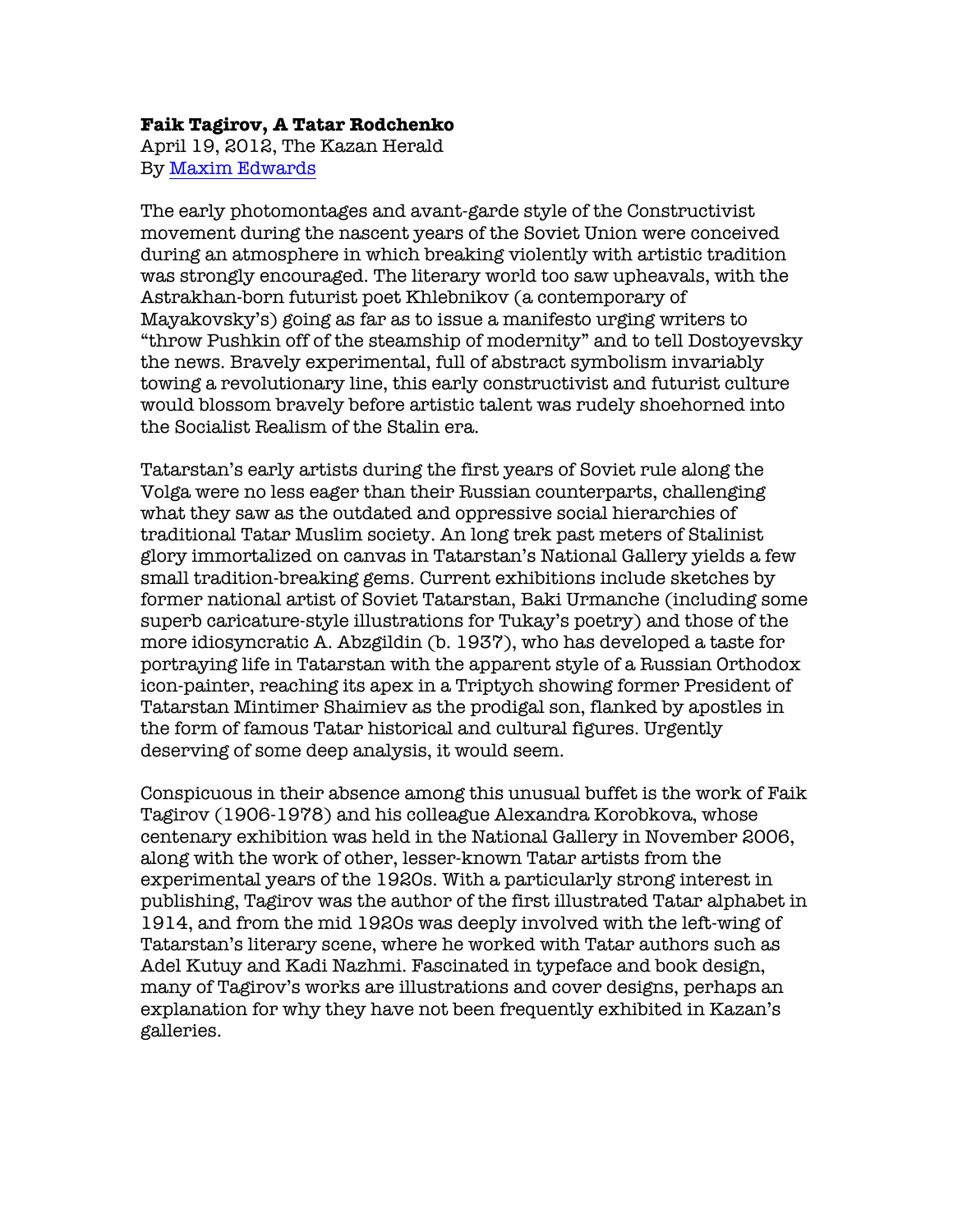In 1925, Tagirov began experimenting with the technique most famously known outside Russia as that of Rodchenko-photomontage. With a focus on machinery and industrialization, he became an active developer of Soviet "Agit-Prop," and several of his works were even exhibited at the International Exhibition of Decorative Arts in Paris that same year. By 1927, Tagirov and his colleague Korobkova had become designers and graphic artists for many of the leading Tatar-language magazines and journals published in Moscow, such as "Igencheler" (Peasants), Aeshche (Working), and Kechkene Iptechler (Young Comrades). Photomontage and experimentation with abstract and geometric forms by Tagirov and the illustrative skill of Korobkova helped to found what Tagirov called a new "architecture of books." Perhaps his most potent illustrations for foreigners are those from 1933's album "New York", a "collection of works from revolutionary American writers." The statue of liberty holds a banknote waving in the wind high above an impoverished city.

A giant cowboy astride a horse kicks against the Flat Iron Building on 23rd street. A picture of Kellog is shown torn into pieces, a particularly anti-American breakfast to prepare for a day of wholesome Communist propagandizing.

The Tatar themes in Tagirov's work are perhaps one of its most striking features, setting it apart from his Russian counterparts. Perhaps the only artist in the world to have perfected drawing a constructivist "Tübeteke" (Tatar hat), his earlier works bear their revolutionary slogans in the Tatar Arabic script of the time. The sense of enjoyment exuded by this artist who loved the art of the book so much is palpable when we see the range of different types he experiments with in Arabic. The very presence of Arabic script in these boldly modernist, Communist works,with which Cyrillic would seem more natural seems almost anachronistic. This would not last long, however: when, in the 1930s, it was decided to change written Tatar into a Latin-derived script known as Janalif, Tagirov was at the forefront of the campaign for its promotion. Posters and pamphlets urging literacy in the new script such as "Can you read it?" (1927) and "Our alphabet" (1930) all benefited from Tagirov's expertise. The final letters in the long and verbose alphabet of Tagirov's career would be Cyrillic ones, where from 1938 on he worked on the promotion of new Cyrillic scripts for many of the Soviet Union's languages, finding the opportunity to work with languages even more diverse, from Uighur to Korean, to Hindi, in the 1950s and 1960s

Perhaps, had Tagirov still been alive during Tatarstan's failed attempt to switch back to Latin during the 1990s and early 2000s, his fascination with alphabets and their place in art could have served Tatarstan yet again. As eager to put pen to paper as he was to put scissors to photograph, Tagirov's deep connection with a literature now associated with a troubled